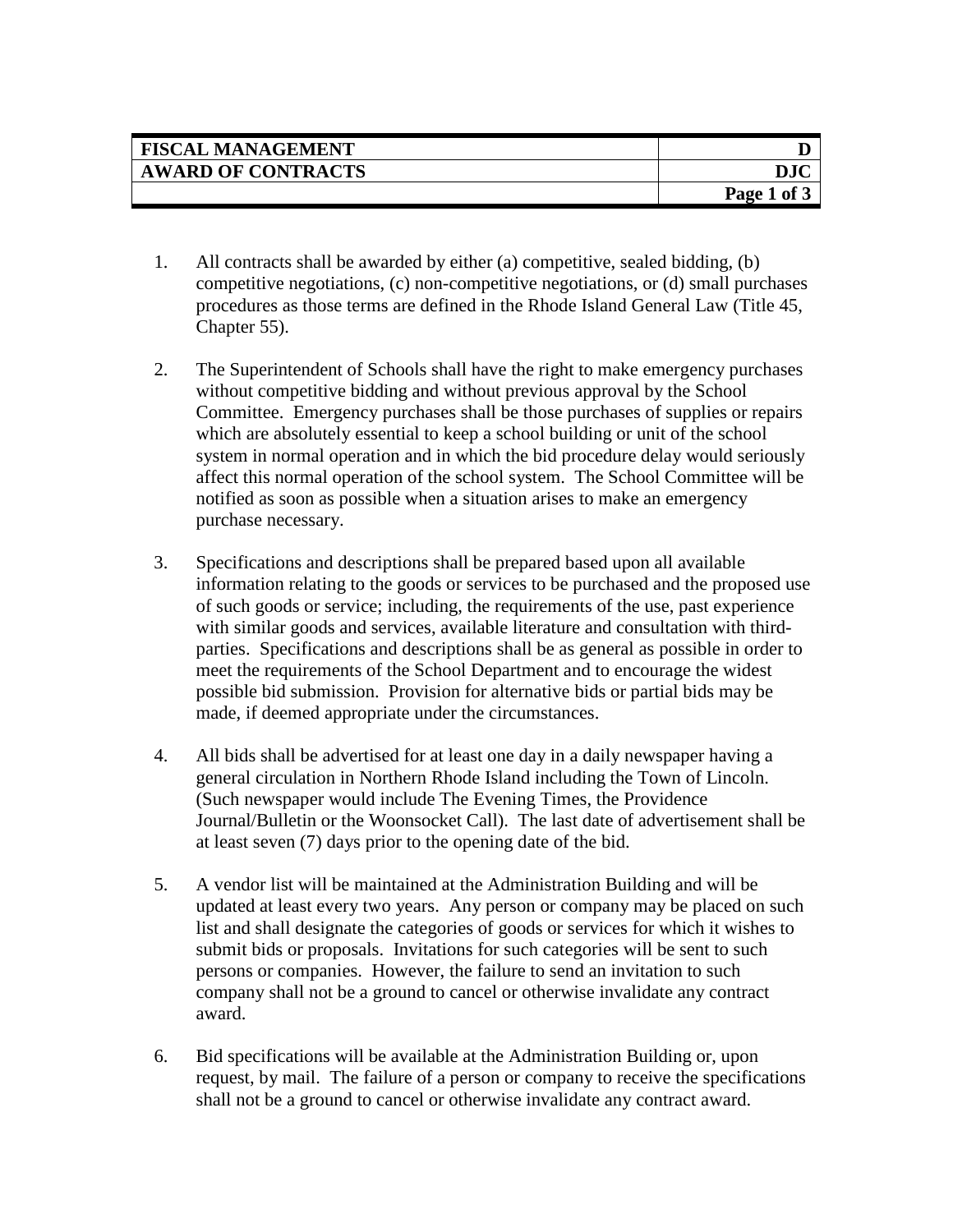| <b>FISCAL MANAGEMENT</b>  |                    |
|---------------------------|--------------------|
| <b>AWARD OF CONTRACTS</b> |                    |
|                           | Page<br>$2$ of $3$ |

- 7. The Superintendent of Schools may require that bids include a certified check or bid bond in the amount of 5% of the bid total. Such certified check or bid bond is submitted as a guarantee that the successful bidder shall enter into a contract with the School Committee within thirty (30) days of the selection of the successful bidder. Failure of the successful bidder to enter into a contract in accordance with its bid within the thirty (30) day period will result in check or bond amount being retained by the School Committee as liquidated damages. Checks submitted to unsuccessful bidders shall be returned and bonds shall be cancelled within thirty (30) days of the bid award. Further security, including a requirement for performance bonds may be provided for in any invitation for bids. Failure to comply with the requirement for a certified check or bid bond shall result in the automatic disqualification of a bid.
- 8. All bids shall be submitted in sealed envelopes which shall state the name and address of the person or company submitting the bid and the subject matter of the bid as specified in the invitation to bid. Any bid not received by the time specified in the invitation to bid shall not be opened or considered. It is the responsibility of the bidder to assure that the bid has been received by the required date and time.
- 9. The School Committee reserves the right to reject any or all bids submitted. Contract awards shall be made based on the lowest responsible bid price. In any instance where all bids are rejected, the Committee may in its discretion readvertise for bids or negotiate competitively or non-competitively for the purchase. The School Committee reserves the right to waive any insignificant non-compliance in any bid. All other factors being equal, preference in the award of a contract will be given to a person or company located in the Town of Lincoln. The School Committee may consider any non-conforming bid after giving the opportunity to any conforming bidder to submit a bid in accordance with a changed specification. In such instance, there shall be no requirement for further public invitation to bid.
- 10. A contract may be awarded for a supply, service or construction item without competition when the Superintendent of Schools determines, in writing, that there is only one source for the supply or service.
- 11. In cases where the Superintendent of Schools determines that the use of competitive bidding is not practicable, requests for proposals can be used to award a contract. The request for proposals shall indicate the relative importance of price and other evaluation factors and it shall be advertised as specified in Section 4 above. Award of the contract shall be made to the responsible offeror whose proposal is determined, in writing, to be most advantageous to the School